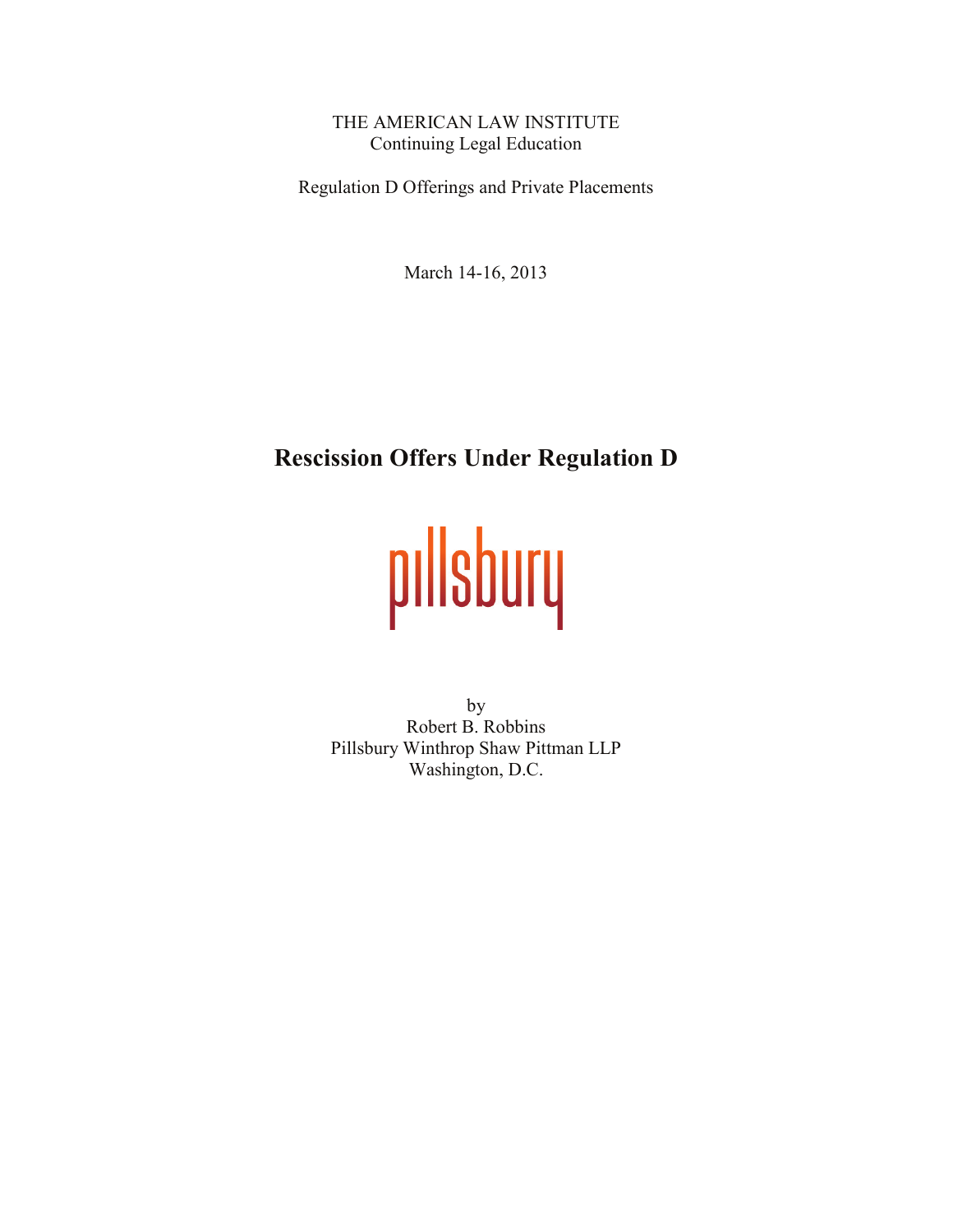

## **Rescission Offers under Regulation D**

Robert B. Robbins Pillsbury Winthrop Shaw Pittman LLP

A rescission offer is an offer to rescind a transaction in which a securities violation occurred or is believed to have occurred. If a sponsor believes that it may have securities law liability arising out of an offering, and has the financial resources to repurchase the limited partners' interests, it may resort to a rescission offer to provide itself with insulation against liability. On occasion, a workout which involves an infusion of new equity becomes stalled because the new participant is concerned that one or more of the sponsor's partnerships may be a source of securities law claims. In those situations the new participant may sometimes provide financial assistance to permit a rescission offer to proceed before the workout goes forward.<sup>[1](#page-1-0)</sup>

## **A. Effect of Rescission Offers**

1. State law

The policy behind state rescission statutes is that if a sponsor is willing to rescind a transaction within the terms of the statute, an investor should not be able to refuse such an offer and then bring suit later if the investment declines. All but four states (Arizona, New York, Tennessee and West Virginia) have statutes which provide that all actions under the civil liability provisions will be barred if, before the suit is commenced, the purchaser received a written offer to refund the consideration paid with interest, less the amount of income received, and failed to accept the offer within 30 days. Thus, if an offer is made in accordance with state law, the effect is to release the sponsor from liability under the state securities laws. The rescission offer may not insulate the offeror, however, from liability for common-law fraud, and in some states will not bar liability under the anti-fraud provisions of the state blue sky law.<sup>[2](#page-1-1)</sup>

2. Federal securities law

Violations of the registration provisions of Section 5 of the Securities Act of 1933 (the "1933 Act") give the purchaser a one-year right to rescind the transaction, pursuant to Sections 12(a)(1) and 13 of the Act, as against any "seller" of the securities who has violated Section 5.[3](#page-1-2)

<span id="page-1-0"></span> <sup>1</sup> As to rescission offers generally, *see* Rowe*, Rescission Offers Under Federal and State Securities Laws*, 12 J. Corp. Law 383 (l987); Bromberg*, Curing Securities Violations; Rescission Offers and Other Techniques*, l J. Corp. Law l (l975).

<span id="page-1-1"></span><sup>2</sup> Rowe, *supra*, at 424.

<span id="page-1-2"></span><sup>&</sup>lt;sup>3</sup> The purchaser may recover the purchase price for the securities, plus interest, less any distributions on the securities. Because the 1933 Act does not specify an interest rate, interest under Section 12(a) (1) is sometimes based on the applicable state rate (the state Footnote continued on next page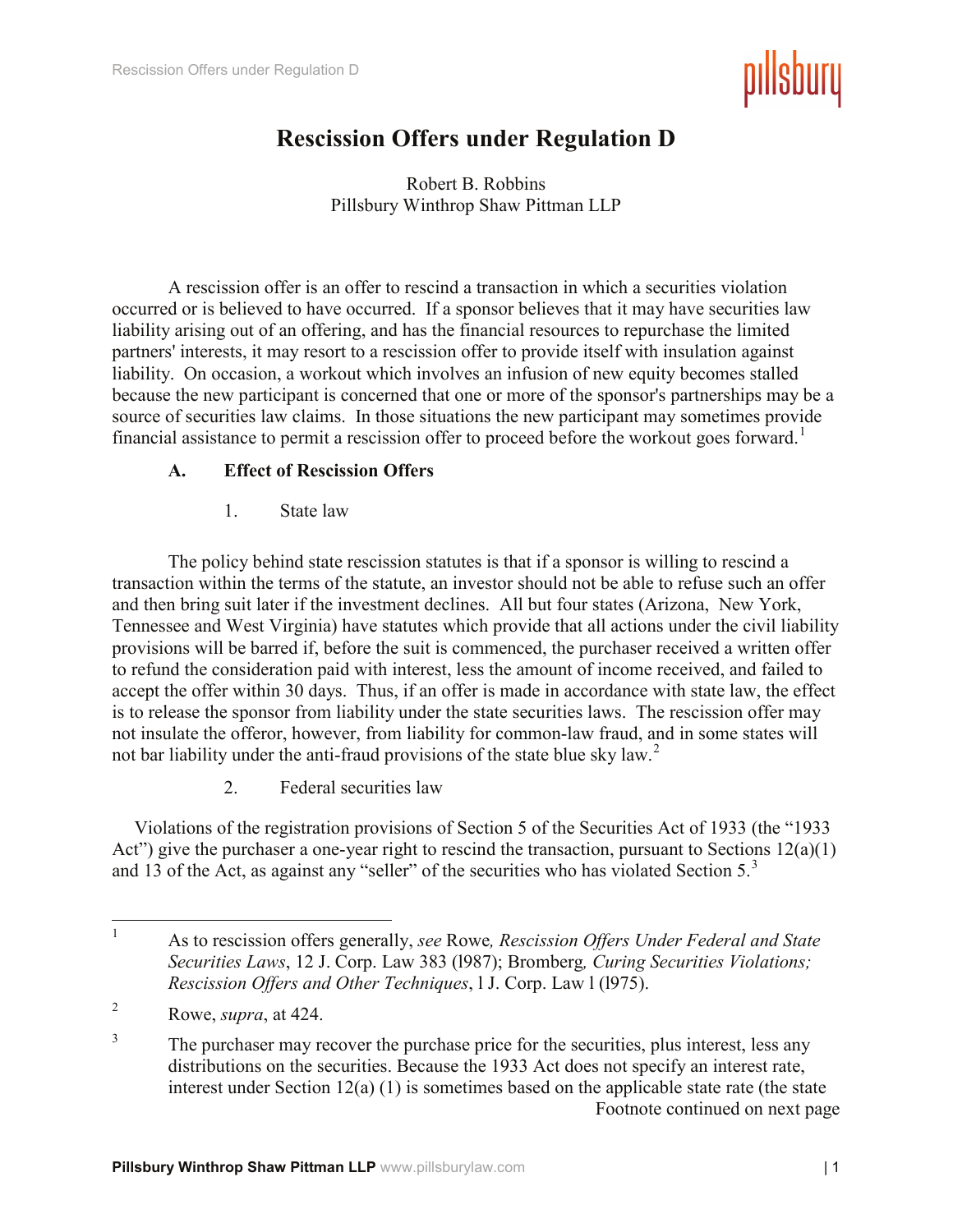

When a violation of Section 5 is found after the expiration of the one-year rescission period, the purchasers no longer have an absolute right to rescind their purchases, but the issuer may continue to have exposure to liability for the violation. In this situation, it is often the case that the issuer will seek to cut off its liability by making a rescission offer to the purchasers.

There is, however, no federal statutory provision for rescission offers. In fact, Section l4 of the Securities Act of l933 and Section 29(a) of the Securities Exchange Act of l934 expressly provide that "any condition, stipulation, or provision binding any person to waive compliance with any provision of [the laws] shall be void." Since it is not possible for an investor explicitly to waive any claims he may have under the securities laws, it also is not possible to obtain an implied waiver by offering rescission. Further, the staff has taken the position that "liabilities under the federal securities laws are not terminated merely because potentially liable persons make a registered rescission offer."<sup>[4](#page-2-0)</sup>

It should nevertheless be the case that any investor that *accepts* a rescission offer will have given up his rights under federal law, since he will have received a return of his original investment plus interest. In the case of an investor who *rejects* an offer, however, it is not clear that federal claims can be cut off. If, for example, the investors had "put" rights under Section 12(a)(1), it is unlikely that a rescission offer would cut off the one-year rescission period for violations of Section 5.

In addition, at least two courts have applied common law principles to bar action under the federal securities laws by plaintiffs who *rejected* a rescission offer. In *Meyers v. C & M Petroleum Producers, Inc.*, 476 F.2d 427 (5th Cir. l973), the court reversed a lower court decision holding that plaintiffs had *waived* their rights by rejecting a rescission offer, but stated in *dictum* that the rejection of the offer might have estopped the plaintiffs from later filing suit. In a more recent Fifth Circuit case, *Topalian v. Ehrman*, 954 F.2d 1125 (5th Cir. 1992), the rescission offer extended to investors in an oil and gas limited partnership helped shield the general partners from securities claims by investors. The court affirmed the district court's summary judgment for defendants because the investors had been adequately warned of the risks associated with the venture and had been offered a rescission opportunity. And, in *Electronic Specialty Co. v. International Controls Corp.*, 295 F. Supp. l063 (S.D.N.Y. l963), where suit had been filed following the circulation of a rescission offer, the court held that the offer had mooted the cause of action, since the offer was identical to the relief sought in the complaint.

#### Footnote continued from previous page

 $\overline{a}$ 

of the purchaser's residence, or in the absence in that state of an applicable rate, the state of the issuer's principal place of business).

<span id="page-2-0"></span><sup>4</sup> *Steiger Tractor Co.* (avail. July 2l, l975). *See also, Stoiber v. Securities and Exchange Commission*, 161 F.3d 745 (D.C. Cir. 1998), *cert. denied*, 119 S.Ct. 1464, 143 L.Ed.2d 549 (1999) (rescission offer does not provide protection against sanctions imposed by the SEC).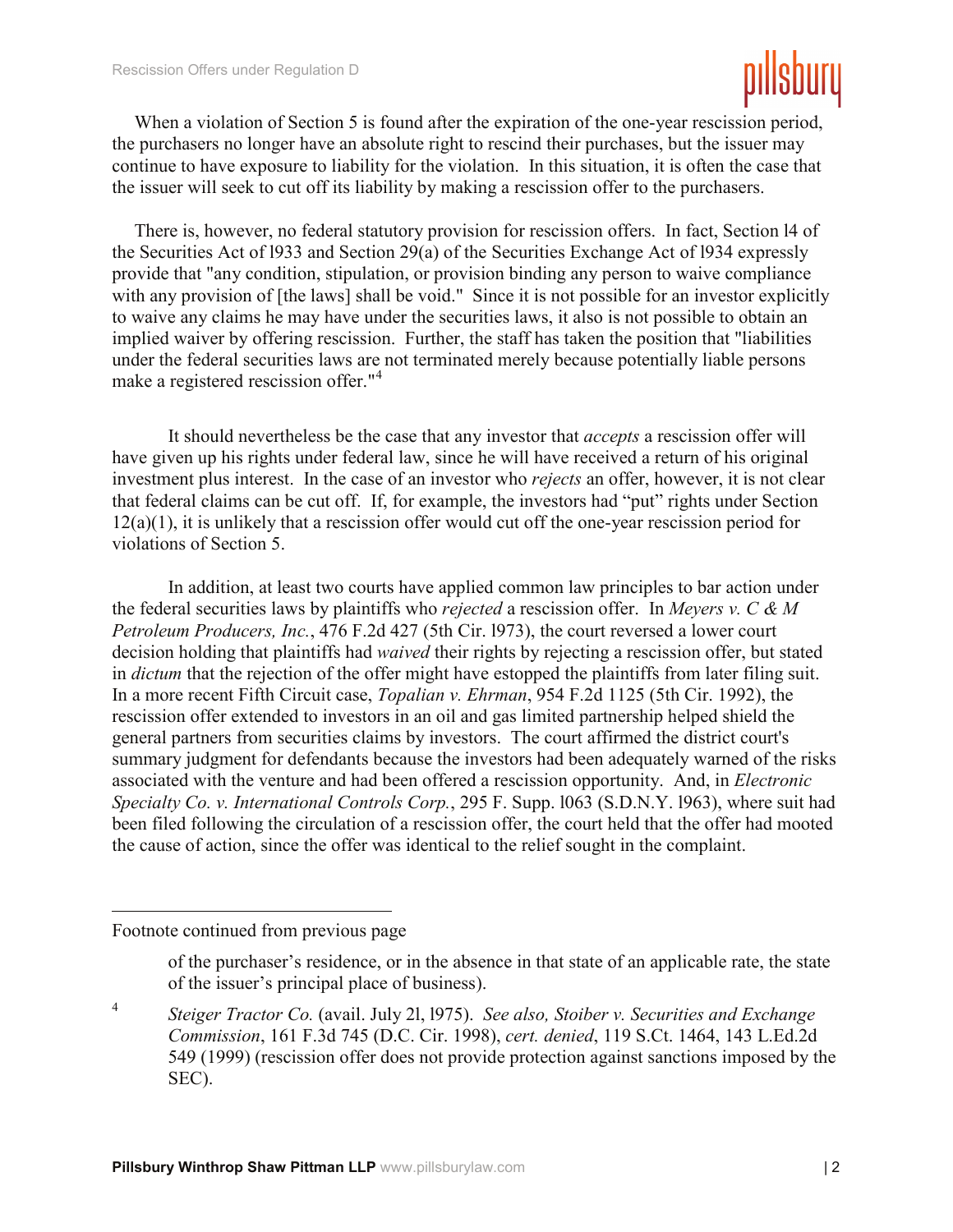

The effectiveness of rescission offers to bar future claims was part of the disclosure in a 2007 rescission offer made by Google. Prior to its 2004 IPO, Google Inc. announced that it had granted options that may have violated the securities laws of certain states as well as Section 5. Google made a rescission offer to the affected purchasers -- 1,320 persons who had purchased 23.4 million shares of common stock – and also offered to rescind the grant of options to purchase 5.2 million shares of common stock held by 282 persons.

The prospectus for the rescission offer stated that "[i]t is unclear whether or not you will have a right of rescission under federal securities laws after the rescission offer. The staff of the Securities and Exchange Commission is of the opinion that a person's right of rescission created under the Securities Act of 1933 may survive the rescission offer." It also stated that Google might remain liable to recipients of the rescission offer who rejected the offer (or took no action in response to the offer). Finally, it stated the company's belief that any remedies a person might have after the rescission offer expired, whether or not that person accepted the offer, would not be greater than the amount that person would have received in the rescission offer.

The prospectus for the rescission offer also referred to a pre-IPO interview with the company's founders in Playboy and to the risk that if the interview were held to have violated the 1933 Act the company could be required to repurchase shares sold in the IPO for a period of one year "following the date of the violation." It stated the company's intention to "contest vigorously" any claim that the interview violated the 1933 Act. The prospectus also offered a summary of remedies and statutes of limitations in 20 states.

#### **B. Regulation**

1. Regulation as a Tender Offer

If the security is registered under Section l2 of the l934 Act, or the issuer is required to file periodic reports pursuant to section l5(d) of the l934 Act, the tender offer provisions of Rule l3e-4 (if the offer is made by the issuer) and Regulation l4D (if the offer is made by an affiliate of the issuer or a third party) must be followed in the rescission offer.<sup>[5](#page-3-0)</sup>

While the states generally do not regulate issuer tender offers, rescission offers made by an affiliate or third party may be subject to state tender offer regulation.

2. Regulation as an Offering

<span id="page-3-0"></span><sup>&</sup>lt;sup>5</sup> Note that SEC Rule 13e-4, which governs tender offers by issuers for their own securities, provides an exemption for "An issuer tender offer made solely to effect a rescission offer: Provided, however, That the offer is registered under the Securities Act of 1933 (15 U. S. C. 77a et seq.), and the consideration is equal to the price paid by each security holder, plus legal interest if the issuer elects to or is required to pay legal interest  $\ldots$ ." Rule 13e-4(h)(6).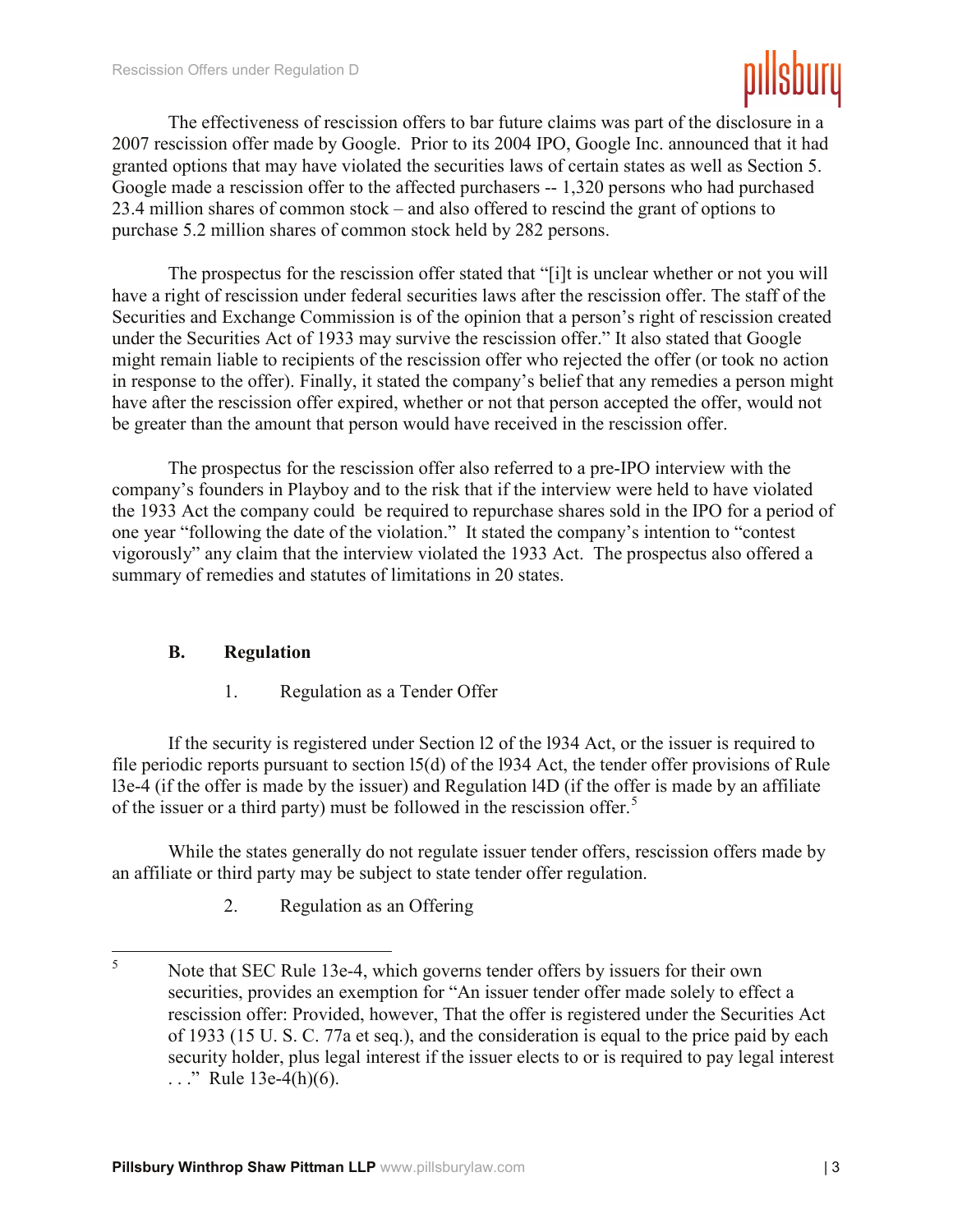

While most practitioners readily understand regulation of a rescission offer as an offer to buy, few understand that it is the SEC's position that a rescission offer is also an offer to sell the underlying security that must be registered under Section 5 of the l933 Act if no exemption is available.<sup> $\delta$ </sup> Several states have taken similar positions. Their reasoning is that a rescission offer to repurchase securities actually is an offer to sell the security again because the decision an investor must make is not only whether to sell the security, but also whether to retain it.<sup>[7](#page-4-1)</sup> Thus, if the original offering of securities was made pursuant to Regulation D, there must be a new determination whether a rescission offer may also be made within the provisions of Regulation D, and there must be compliance with its provisions (including, for example, the filing of a Form D).<sup>[8](#page-4-2)</sup> Concerns have been expressed that the rescission offer could be integrated with the original, flawed offering, which could make the private placement exemption unavailable. Generally, however, practitioners have been satisfied with using the private placement exemption to offer rescission for a failed private offering, where the terms of the exemption can be met in the rescission offer.<sup>[9](#page-4-3)</sup>

If the rescission offer cannot be made as an exempt offering, registration under Section 5 will be required.<sup>10</sup> A company with an effective shelf registration statement on Form S-3 should be able to use the registration statement for purposes of the rescission offer.

State securities laws must also be reviewed to determine whether the state law requires registration of rescission offers in the absence of an exemption. States specifically requiring that

<span id="page-4-3"></span><sup>9</sup> Since the rescission offer is treated by the SEC as a new offering for cash, rescission offers do not qualify as exempt exchange offers under Section 3(1)(9) of the 1933 Act.

<span id="page-4-0"></span> <sup>6</sup> 2 Loss & Seligman, Securities Regulation 1138.20 n.522 (3d ed. rev. 1999), citing SEC Release No. 33-6653 (1986); *but see* Meyers v. C&M Petroleum Producers, Inc., 476 F.2d 427 (5th Cir. 1973 ), *cert. denied*, 414 U.S. 829 (1973) ("Since…the [unregistered rescission offer]…was an offer to provide the remedy prescribed by statute, we find no merit in the…argument…that the repurchase offer itself violated the registration requirements of the Act").

<span id="page-4-1"></span><sup>7</sup> Rowe, *supra*, at 393.

<span id="page-4-2"></span><sup>&</sup>lt;sup>8</sup> Note that, in determining whether a rescission offer must be aggregated with other private offerings by the issuer, the SEC has indicated that the rescission offer should relate back to the original offering that is the subject of the rescission offering. An issuer that is conducting a rescission offer for an offering that took place more than 12 months earlier therefore can undertake a private placement under Rules 504 or 505 without having to count the amount of the rescission offer against the maximum offering permitted under the applicable rule. *Interpretive Release on Regulation D*, Release No. 33-6455, March 3, 1983, 17 CFR 231.6455, at question 69.

<span id="page-4-4"></span><sup>&</sup>lt;sup>10</sup> If the rescission offer is registered, Rule  $457(i)$  states that the registration fee is based on the amount for which the securities were sold. If the rescission offer is in connection with an employee benefit plan, Rule 457(h) may provide an alternative basis for computing the fee.